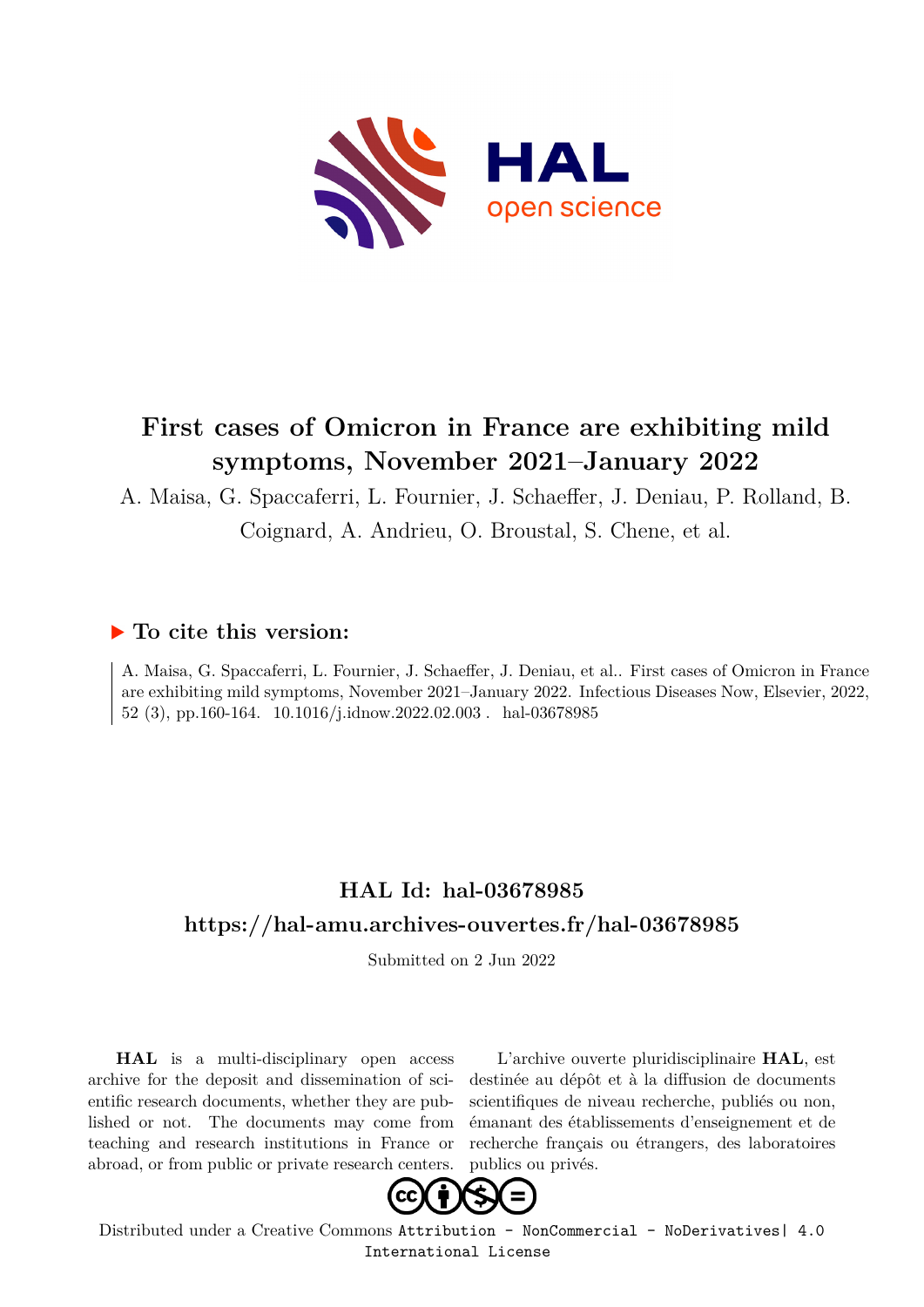[Infectious](https://doi.org/10.1016/j.idnow.2022.02.003) Diseases Now xxx (xxxx) xxx–xxx



Disponible en ligne sur

**ScienceDirect**

### Elsevier Masson France **EM** consulte

www.em-consulte.com



[www.sciencedirect.com](http://www.sciencedirect.com/science/journal/26669919)

Short communication

### First cases of Omicron in France are exhibiting mild symptoms, November 2021–January 2022

A. Maisa<sup>a, 1,</sup><sup>\*</sup>, G. Spaccaferri<sup>a, 1</sup>, L. Fournier<sup>a</sup>, J. Schaeffer<sup>a</sup>, J. Deniau<sup>a</sup>, P. Rolland<sup>a, 2</sup>, B. Coignard  $a, 2$ ,

### The regional COVID-19 investigation team and The EMERGEN consortium

<sup>a</sup> Santé publique France, Saint-Maurice, France

### INFO ARTICLE

Historique de l'article : Disponible sur Internet le xxx

Keywords : SARS-CoV-2 COVID-19 Surveys and questionnaires Epidemiology Signs and symptoms

### A B S T R A C T

Objectives. –We aimed to investigate the first Omicron cases detected in France in order to assess case characteristics and provide supporting information on the possible impact of this variant on the healthcare system.

Methods. – A standardized questionnaire was used to collect information from confirmed and probable Omicron cases.

Results. – Median age of 468 investigated cases was 35 years, 376 were symptomatic (89%); 64% were vaccinated with two doses and 7% had received three doses. Loss of smell and taste were reported by 8.3% and 9% of cases, respectively. Seven cases were hospitalized, three of those were unvaccinated (including two with reported precondition). No admissions to intensive care and no deaths were reported.

Conclusions. – Our results confirm a mild clinical presentation among the first Omicron cases detected in France and highlight the importance for the national COVID-19 surveillance system to quickly detect and adapt to the emergence of a new variant.

© 2022 The Authors. Publié par Elsevier Masson SAS. Cet article est publié en Open Access sous licence CC BY-NC-ND ([http://creativecommons.org/licenses/by-nc-nd/4.0/\)](http://creativecommons.org/licenses/by-nc-nd/4.0/).

### **1. Introduction**

The World Health Organization classified Omicron as a variant of concern (VOC) on 26 November 2021, following its detection in South Africa and its important genetic divergence compared to previously described variants [1,2]. Rapid detection and characterization of this emerging variant was a major challenge worldwide [3]. In France, the first case was confirmed on the island of La Réunion (Indian Ocean) on 29 November 2021. The aim of this investigation was to assess the characteristics of the first cases infected with Omicron, including demographics, travel history,

∗ Corresponding author. Unité vaccination et infections respiratoires, direction des maladies infectieuses, santé publique France, 12, rue du Val d'Osne, 94415 Saint-Maurice cedex, France.

Adresses e-mail : [Anna.Maisa@santepubliquefrance.fr](mailto:Anna.Maisa@santepubliquefrance.fr) (A. Maisa), [guillaume.spaccaferri@santepubliquefrance.fr](mailto:guillaume.spaccaferri@santepubliquefrance.fr)

(L. Fournier), [Justine.SCHAEFFER@santepubliquefrance.fr](mailto:Justine.SCHAEFFER@santepubliquefrance.fr)

(J. Schaeffer), [joel.deniau@santepubliquefrance.fr](mailto:joel.deniau@santepubliquefrance.fr) (J. Deniau), [Patrick.ROLLAND@santepubliquefrance.fr](mailto:Patrick.ROLLAND@santepubliquefrance.fr) (P. Rolland), [Bruno.COIGNARD@santepubliquefrance.fr](mailto:Bruno.COIGNARD@santepubliquefrance.fr) (B. Coignard).

<sup>1</sup> Contributed equally as first author.

clinical presentation, vaccine status and outcome, in order to provide supporting information on the possible impact on the healthcare system.

### **2. Methods**

Between 23 November 2021 and 11 January 2022, epidemiologists at the regional units of Santé publique France in collaboration with the Regional Health Agencies investigated 468 confirmed and probable Omicron cases. Cases were included consecutively, as soon as laboratory results were available for the regional units. A standardized questionnaire was used to obtain information about the cases, including demographics (age, sex), travel history (dates of travel and countries traveled), clinical symptoms (date of symptom onset or absence of symptoms; fever, feverish feeling, cough, asthenia/fatigue, myalgia, headache, shortness of breath, diarrhea, ageusia, anosmia, runny nose, sore throat, nausea/vomiting, acute respiratory distress syndrome, abnormal lung auscultation or other) and outcome (hospitalization and intensive care admissions, dates of admission and discharge, and death), preconditions (hypertension, obesity, diabetes, chronic respiratory disease, renal insufficiency, cancer, immunosuppression, liver disease, heart disease, neuromuscular pathology, pregnancy or other), previous SARS-CoV-2

<https://doi.org/10.1016/j.idnow.2022.02.003> 2666-9919/© 2022 The Authors. Published by Elsevier Masson SAS. This is an open access article under the CC BY-NC-ND license (<http://creativecommons.org/licenses/by-nc-nd/4.0/>).

Pour citer cet article : A. Maisa, G. Spaccaferri, L. Fournier et al., First cases of Omicron in France are exhibiting mild symptoms, November 2021–January 2022, Infectious Diseases Now, <https://doi.org/10.1016/j.idnow.2022.02.003>

<sup>(</sup>G. Spaccaferri), [Lucie.FOURNIER@santepubliquefrance.fr](mailto:Lucie.FOURNIER@santepubliquefrance.fr)

<sup>2</sup> Contributed equally as last author.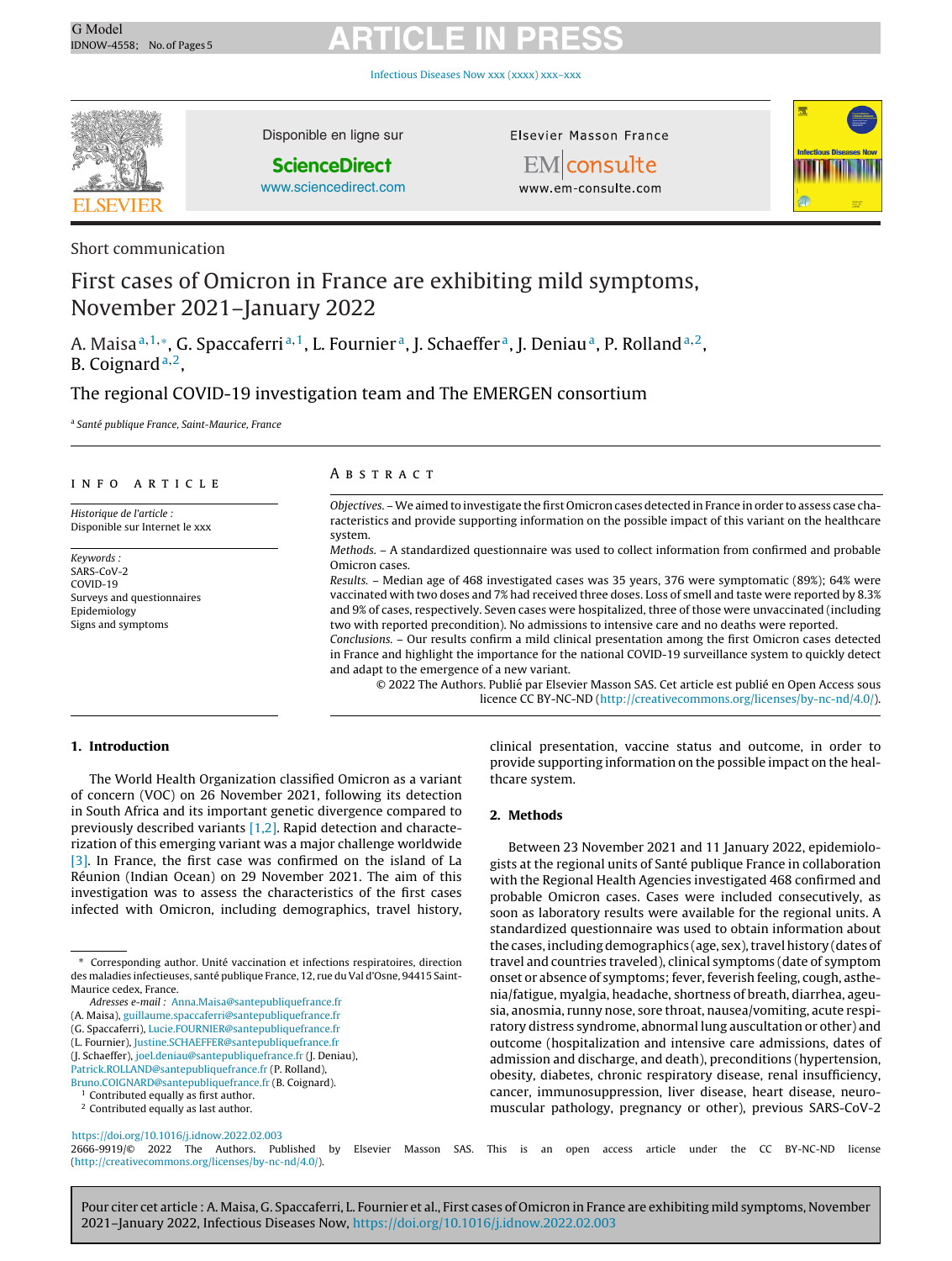A.Maisa,G. Spaccaferri, L. Fournier et al. Infectious Diseases Now xxx (xxxx) xxx–xxx

infection and vaccination status (number of doses and date of administration). Questionnaires were administered by staff of the regional health offices, who interviewed Omicron cases by phone or interrogated the attending physician in case of hospitalization.

At the time of the survey, the French RT-qPCR (reverse transcription followed by quantitative PCR) screening strategy targeted the E484K and L452R mutations in the Spike protein and the absence of both mutations in the sample was considered to be a suspected Omicron infection (Fig. 1). Additional RT-qPCR screening of Spike protein substitutions K417N, S371L-S373P and Q493R, or deletion at position 69/70 was performed by some laboratories, and the detection of one of these was considered as a probable Omicron infection. We defined a confirmed Omicron case as a person with a SARS-CoV-2 infection and whole genome sequencing (WGS) of the virus by laboratories from the EMERGEN Consortium confirming Omicron [4].

All Omicron cases consecutively included in this study were confirmed cases, except for 45 probable cases detected in two French overseas territories (Guadeloupe and Martinique) due to delays in confirmation by sequencing.

### **3. Results**

As of 17 January 2022, 468 Omicron cases were investigated in 17 out of 18 different regions in France, including four overseas territories.

The sampling dates ranged from 21 November to 29 December 2021 in a period of Delta predominance (Fig. 1). Onset dates ranged from 20 November to 30 December 2021, and the median reporting delay after sampling date was 8 days (Fig. 1). Symptomatic cases were reported after a median of 9 days after symptom onset (Table 1). Ninety-five cases were investigated after being reported as part of a cluster, though the total number of clusters in this period is not known.

The age of the cases ranged from 2 months to 91 years (median: 35 years) and 55% were female (Table 1). Travel history or contact with a person returning from travel was reported by 148 (36%) cases (including 45 from South Africa and 27 from European countries). Most cases developed symptoms few days after returning from travel (median of 1 day).

In addition, 254 cases (64%) had received 2 doses of vaccination and 28 cases (7%) had received a third dose, including three immunocompromised individuals. The median delay between the last vaccination and symptom onset was 151 days, with a median of 153 days after 2 doses and 10 days after 3 doses (Table 1).

The majority of cases was symptomatic (89%), and reported mostly mild symptoms (Fig. 2). Asthenia/fatigue, cough, fever, headache, myalgia, sore throat or runny nose were the most frequently reported symptoms. Loss of smell (anosmia) and taste (ageusia) were reported by  $8.3\%$  ( $n = 23$ ) and  $9\%$  ( $n = 25$ ) of cases, respectively.

The duration of signs varied from 1 to 30 days (median 4 days, Table 1). Forty-five cases (16%) had at least one risk factor and 39 of these were symptomatic. Thirty-nine cases (14%) had a history of SARS-CoV-2 infection and 36 of these were symptomatic.

Seven cases were hospitalized (2%), none in intensive care. Of these seven cases, three were unvaccinated (including two reporting a previous infection), one had received 3 doses of vaccine and no information was available for the other three cases. These cases ranged in age from 26 to 71 years, and three reported a precondition (two of which were unvaccinated). One hospitalized case had a 15-day history of symptoms (including fever, asthenia, myalgia/hammering, headache, cough, nausea/vomiting and low blood pressure) and had neuromuscular pathology. Two cases were hospitalized for one day, two cases were still hospitalized at the time of the investigation and information was missing for

#### **Table 1**

Characteristics of Omicron cases ( $n = 468$ ). Proportions, medians and interquartile range were calculated per available information, respective denominators are provided in brackets beside the variable name.

| Characteristics                                               | $\boldsymbol{n}$ | %                                |
|---------------------------------------------------------------|------------------|----------------------------------|
|                                                               |                  |                                  |
| $Sex(n=357)$                                                  |                  |                                  |
| Female                                                        | 196              | 55                               |
| Male                                                          | 161              | 45                               |
| Age $(n = 445)$                                               | 11               | 2                                |
| $0 - 9$                                                       |                  |                                  |
| $10 - 14$                                                     | 17               | $\overline{4}$                   |
| $15 - 19$                                                     | 25               | 6                                |
| $20 - 29$                                                     | 113              | 25                               |
| $30 - 39$                                                     | 108              | 24                               |
| $40 - 49$                                                     | 67               | 15                               |
| $50 - 59$                                                     | 63               | 14                               |
| $60 - 69$                                                     | 29               | $\overline{7}$<br>$\overline{2}$ |
| $70 - 79$                                                     | 9<br>3           | 1                                |
| $80+$                                                         |                  |                                  |
| Symptomatic infection $(n=421)$<br>Yes                        | 376              | 89                               |
| No                                                            | 45               | 11                               |
| Risk factors $(n=283)$                                        |                  |                                  |
| Yes                                                           | 45               | 16                               |
| No                                                            | 238              | 84                               |
| Hospitalization ( $n = 294$ )                                 |                  |                                  |
| Yes                                                           | 7                | $\overline{2}$                   |
| N <sub>0</sub>                                                | 287              | 98                               |
| Intensive care $(n=292)$                                      |                  |                                  |
| Yes                                                           | $\Omega$         | $\Omega$                         |
| No                                                            | 292              | 100                              |
| Travel history ( $n = 407$ )                                  |                  |                                  |
| Yes                                                           | 148              | 36                               |
| No                                                            | 259              | 64                               |
| Previous SARS-CoV-2 infection ( $n = 278$ )                   |                  |                                  |
| Yes                                                           | 39               | 14                               |
| No                                                            | 239              | 86                               |
| Vaccination status ( $n = 394$ )                              |                  |                                  |
| Vaccinated one dose                                           | 20               | 5                                |
| Vaccinated two doses                                          | 254              | 64                               |
| Vaccinated three doses                                        | 28               | 7                                |
| Unvaccinated                                                  | 92               | 23                               |
|                                                               |                  |                                  |
| Temporal variables                                            | Median (days)    | IQR (days)                       |
| Delay between symptom onset and<br>reporting $(n=271)$        | 9                | $7 - 13$                         |
| Duration of symptoms $(n = 141)$                              | 4                | $2 - 7$                          |
| Delay between symptom onset and                               | 8                | $4 - 12$                         |
| hospitalization $(n=4)$                                       |                  |                                  |
| Delay between travel return and symptom                       | 1                | $0 - 2$                          |
| onset $(n=64)$                                                |                  |                                  |
| Delay between last vaccination and<br>symptom onset $(n=209)$ | 151              | $102 - 167$                      |
| Vaccinated one dose $(n=14)$                                  | 128              | $6 - 159$                        |
| Vaccinated two doses ( $n = 175$ )                            | 153              | $3 - 168$                        |
| Vaccinated three doses $(n=20)$                               | 10               | $2 - 84$                         |
|                                                               |                  |                                  |

n/a: not applicable; AZ: AstraZeneca; IQR: interquartile range.

two further cases. Cases were hospitalized after a median of 8 days following symptom onset (Table 1).

### **4. Discussion**

Recent weeks have shown a rapid and global shift in the circulation of variants, with Omicron becoming dominant over Delta in several countries [5–7]. At the time of our investigation, Omicron represented around 10% of the cases in France that were sequenced in the framework of random genomic surveillance mid-December 2021, increasing to 41% one week later and reaching 70% by the end of December 2021 [8].

Similar to what was initially observed in South Africa and in the UK [9,10], our investigation confirms a mild clinical presentation of Omicron cases. Data from the UK showed that loss of taste and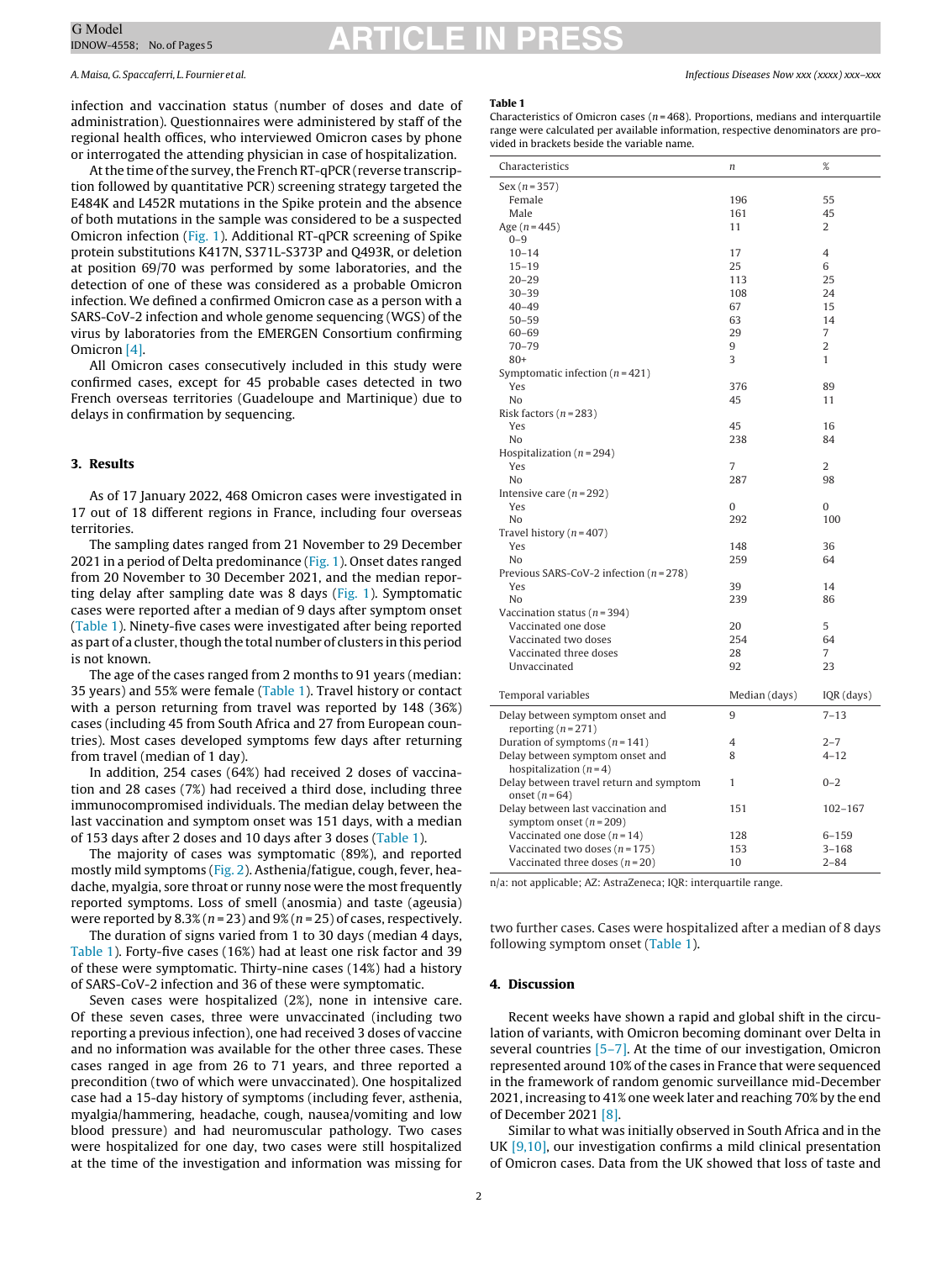A.Maisa,G. Spaccaferri, L. Fournier et al. Infectious Diseases Now xxx (xxxx) xxx–xxx



**Fig. 1.** Number of investigated Omicron cases and screening results for suspected Delta and Omicron. Lines indicate the proportion of RT-qPCR screening test results corresponding to suspected Delta (blue line, detection of the mutation L452R) and Omicron (green line, absence of the mutations E484K and L452R) variants, over time (7-day moving average). Dots indicate the number of investigated cases by sampling (yellow dots) and reporting date (red dots).



Fig. 2. Proportion of symptoms reported by symptomatic cases (n = 277). Multiple symptoms could be reported by one case. Number of cases exhibiting a symptom are given beside the bars.

smell were reported as rarely for Omicron as in our study, and were found to be less commonly reported at the end of December 2021 as compared to the start of December 2021 (loss of taste/smell: 13%/11% compared to 44%/44%) [11]. Fewer patients were hospitalized during the Omicron wave in South Africa, and fewer patients presented with severe disease, compared to previous waves [9]. The proportion of hospitalizations in our study population was as low (2%) as also shown in a Danish study with 1.1% of hospitalized cases, including one admission to intensive care [6]. Preliminary analyses and predictions from other countries suggest a reduced risk of hospitalization for Omicron compared to other variants after three doses of vaccine (up to 81%)  $[12-14]$ . However, data from this descriptive study and international preliminary investigation should be interpreted with caution as the majority of Omicron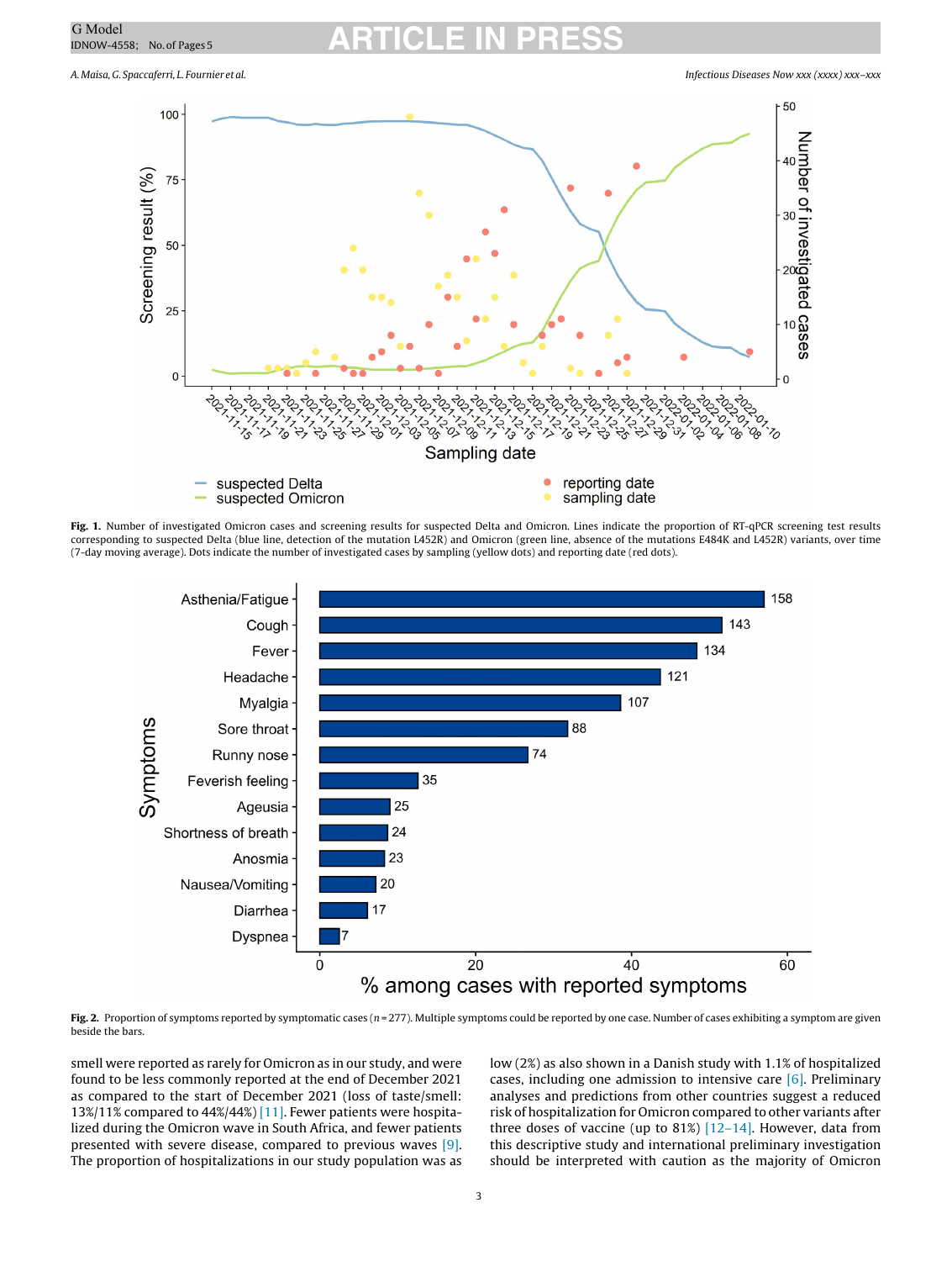A.Maisa,G. Spaccaferri, L. Fournier et al. Infectious Diseases Now xxx (xxxx) xxx–xxx

infections are still detected in a young population, with generally lower rates of comorbidities and therefore less at risk of developing severe forms. Cases were added to our investigation after obtaining a confirmatory sequencing result, including symptomatic and asymptomatic individuals, but it is likely that the proportion of symptomatic individuals undergoing testing may be higher. In addition, the investigation did not allow for longitudinal follow-up of patient outcomes, hence the results on hospitalization, intensive care admission, and vital status for all cases may be underestimated.

Even if this reduced risk of hospitalization among Omicroninfected cases is confirmed in the general population, it may have an increased impact on public health due to the increased transmission of this variant. Modelling data by the Pasteur Institute suggested that an important circulation of Omicron might still lead to the saturation of the French hospital system [15]. While hospitalizations have been increasing since the end of November 2021, as of 18 January, 26 593 COVID-19 cases were hospitalized in France with 3 894 patients in intensive care [8]. Hospitalizations trends are closely monitored.

According to international studies, Omicron's competitive advantage over Delta may be due to its higher transmissibility, but more importantly, its escape from the immune response. Vaccine efficacy against symptomatic forms and hospitalizations, however, seems to be maintained against Omicron after a booster dose [2,10,12,16–18]. The post-infection or post-vaccination T-cell response, which remains effective against Omicron, may also confer protection against severe forms [19,20].

As of January 2022, most cases in France were vaccinated with an mRNA vaccine. In our study, the low number of Omicron infected individuals who have received a third dose might be explained by the effectiveness of the third dose to prevent infection. However, the majority of these cases were also younger on average, hence fully vaccinated at a later time point, and part of this population was not yet eligible for the booster dose at the time of investigation. At the time of median onset date of the investigated cases (6 December 2021), the proportion of adults, who were vaccinated with a booster dose, was 21%, and the proportion of individuals older than 64 years-old was 50% [21].

### **5. Conclusion**

The increased transmission and greater immune escape of Omicron are both worrying, although results of our investigation and other preliminary data suggest a reduced severity compared to previously circulating variants. A risk of overburdening the hospital system with patients infected with Omicron remains, although intensive care units are not yet saturated. Caution is required and continued vaccination efforts as well as reinforcing barrier measures are necessary to reduce the impact of Omicron on the health care system.

At the time of the emergence of a new variant, such as Omicron, a rapid detection and characterization of Omicron cases is essential to inform decision making in terms of health care capacities, testing strategy and control measures. The French public health system, including laboratories for testing and genomic surveillance through the EMERGEN Consortium, and local, regional and national authorities, showed their ability to quickly react and adapt to the emergence of a new variant.

### **Human and animal rights**

The authors declare that the work described has not involved experimentation on humans or animals.

### **Informed consent**

The authors declare that this report does not contain any personal information that could lead to the identification ofthe patient(s) and/or volunteers.

#### **Disclosure of interest**

The authors declare the following financial or personal relationships that could be viewed as influencing the work reported in this paper:

Laurent Andreoletti, Reims, has received grants from PHRC (Programme Hospitalier de Recherche Clinique) APHP (Assistance Publique–Hôpitaux de Paris) and FFC (Fédération Française de Cardiologie); he is on the board of RICAI (Réunion interdisciplinaire de Chimiothérapie anti-infectieuse) and ECCMID (European Congress of Clinical Microbiology and Infectious Diseases).

Slim Fourati, Créteil, has received payments or honoraria for lectures or presentations from ABBOTT, MSD and CEPHEID; he holds leadership roles in the CSS5 INSERM and ANRS (l'Agence nationale de recherches sur le sida) boards or committees.

All other authors declare that they have no competing interest.

### **Funding**

Santé publique France, the French national public health agency. Caisse nationale d'assurance maladie (Cnam), the national health insurance funds.

"Enhancing Whole Genome Sequencing (WGS) and/or Reverse Transcription Polymerase Chain Reaction (RT-PCR) national infrastructures and capacities to respond to the COVID-19 pandemic in the European Union and European Economic Area" Grant Agreement ECDC/HERA/2021/007 ECD. 12221.

### **Author contributions**

All authors attest that they meet the current International Committee of Medical Journal Editors (ICMJE) criteria for Authorship.

Anna Maisa: conceptualization, methodology, writing – original draft, writing – review & editing, vizualisation.

Guillaume Spaccaferri: conceptualization, methodology, writing – review & editing.

Lucie Fournier: conceptualization, methodology, software, formal analysis, data curation, writing – review & editing, vizualisation.

Justine Schaeffer: conceptualization, methodology, software, formal analysis, data curation, writing – review & editing, vizualisation.

Joël Deniau: methodology, sofware, writing – review & editing. Patrick Rolland: writing – review & editing, supervision.

Bruno Coignard: writing – review & editing, supervision, project management.

#### **Acknowledgement**

We would like to acknowledge the tireless work of the regional health authorities, the clinicians and laboratories, who have contributed to the sample and data collection, as well as the individuals interviewed for this investigation.

### **Références**

<sup>[1]</sup> WHO. Classification of Omicron (B.1.1.529): SARS-CoV-2 Variant of Concern; 2021. Last accessed 22/01/2022. Available from: [https://www.who.](https://www.who.int/news/item/26-11-2021-classification-of-omicron-(b.1.1.529)-sars-cov-2-variant-of-concern)